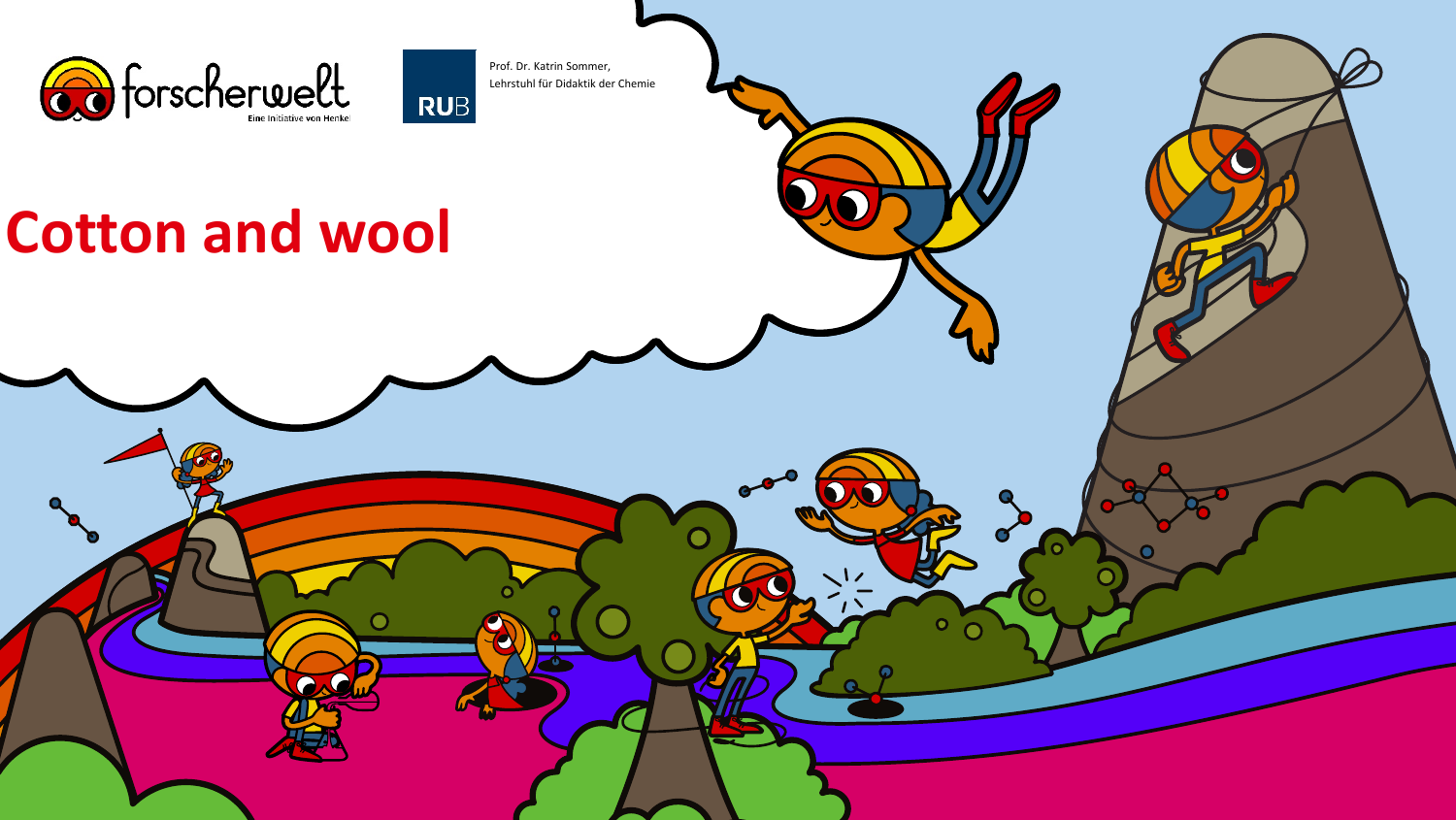# **Cotton and wool**

## Different or the same?

### **Shrinking – not shrinking?**

How do cotton and wool behave when washed hot?

You will need

- pieces of fabric (cotton and wool), which are exactly 10x10 cm in size
- thread, which is exactly 10 cm long
- detergent
- hand washing machine (or a washing bowl)
- water (60°C)
- thermometer
- Stopwatch

#### **How to do it**

- 1. Put the piece of fabric and thread in a pot.
- 2. Add 1 L of 60°C hot water.
- 3. Add 6 g of detergent
- 4. Wash everything for 15 minutes and stir thoroughly.
- 5. At the end, take the piece of fabric and the thread and wring them out.

### **Watch out for hot water! Let an adult help you.**



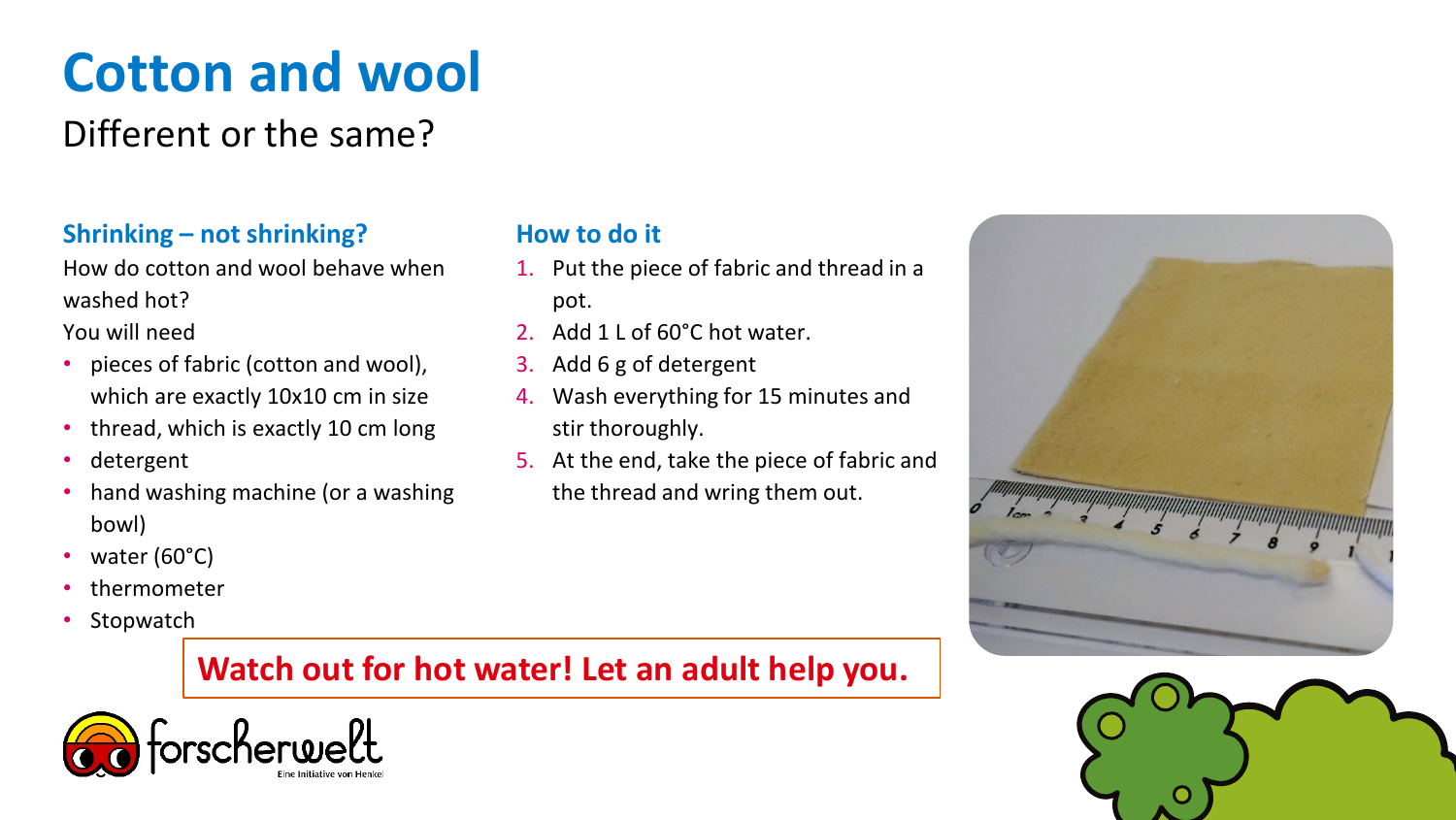# **Cotton and wool**

## Different or the same?

### **Dyeing cotton and wool**

How well do the two fabrics dye? You will need:

- Cotton and wool threads
- Cotton and wool fabric piece
- 2 beakers with colored lemonade

### **What differences can you notice between cotton and wool?**



#### **How to do it**

- 1. Take a cotton thread and a piece of cotton fabric and put both into one of the beakers.
- 2. Now take the woolen thread and the piece of woolen fabric and put both into the other beaker.
- 3. Fill up the beakers with lemonade.
- 4. Stir both beakers continuously for 10 minutes.
- 5. After 10 minutes, take everything out of the jars and give the pieces a quick rinse under the faucet.
- 6. Pat the threads and fabric pieces dry with a paper towel.



What differences can you notice?